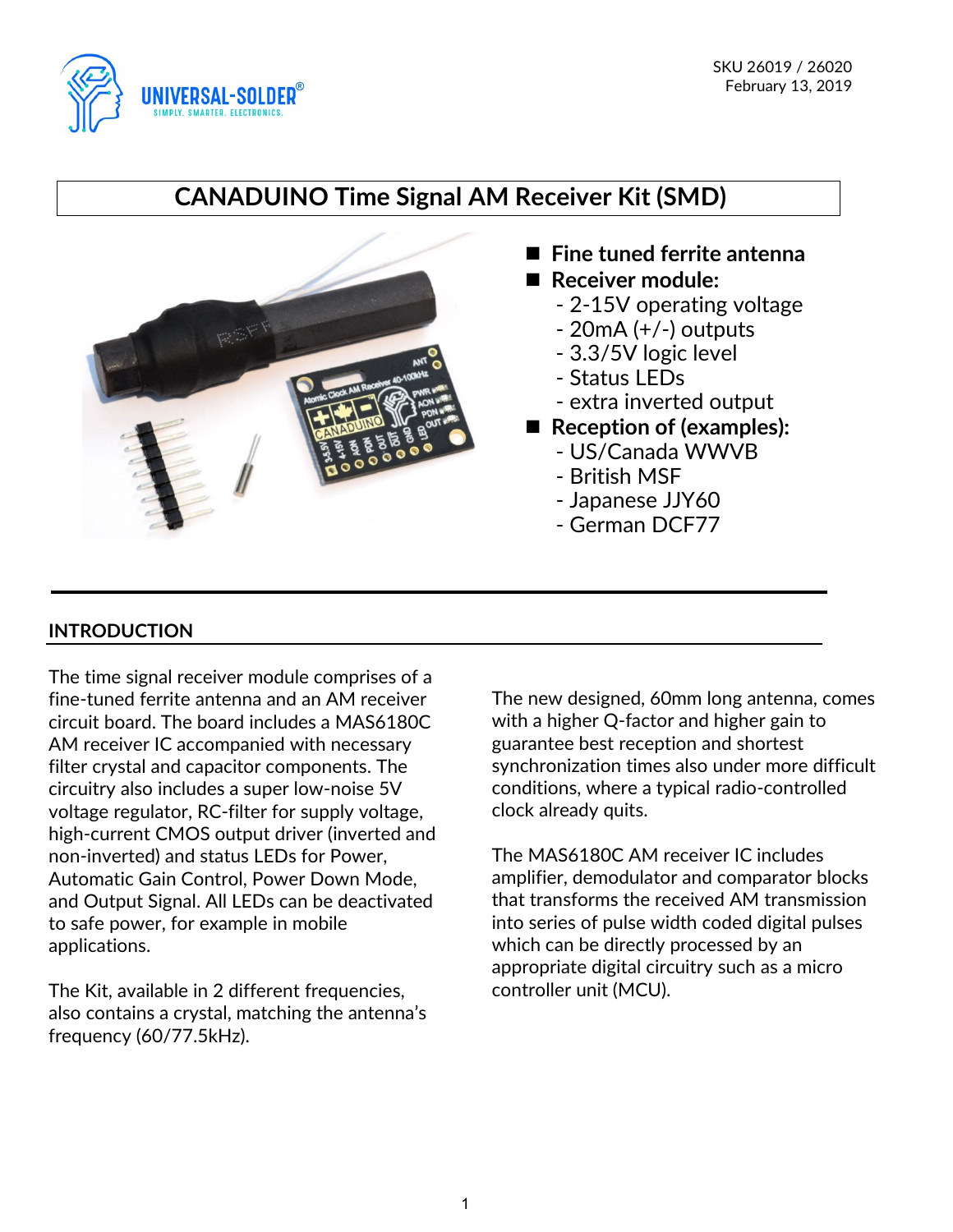

# **PIN DESCRIPTION**

| <b>Pin Name</b> | <b>Function</b>                        | <b>Note</b>                              |
|-----------------|----------------------------------------|------------------------------------------|
| $3 - 5.5V$      | Operating voltage bypassing regulation | Min. is 2V if status LEDs are not used   |
| $4-15V$         | Operating voltage, passing regulation  |                                          |
| <b>AON</b>      | Auto Gain Control on/off               | High = $\circ$ n (open = high)           |
| <b>PDN</b>      | Power Down                             | High = $\circ$ n (open = high)           |
| <b>OUT</b>      | Non-inverted output signal             | Push-pull 20mA max.                      |
| /OUT            | Inverted output signal                 | Puch-pull 20mA max.                      |
| <b>GND</b>      | Ground level for receiver and control  |                                          |
| LED             | Ground level for status LEDs           | Low = LEDs activated. Max. current 10mA. |
| <b>ANT</b>      | Antenna input pins                     |                                          |

Note: For detailed information about the receiver IC please see MAS6180C AM receiver IC datasheet

# **APPLICATION INFORMATION**

#### **Antenna orientation**





The magnetic field component of the propagating long wave time signal transmission has a horizontal polarization thus the ferrite antenna should be oriented horizontally to maximize the signal (see figure 1).

**Figure 1.** Antenna orientation relative to ground



The ferrite antenna should also be pointing orthogonally relative to the transmitter.

**Figure 2.** Antenna orientation relative to transmitter station



The ferrite bar antenna should be located as far as possible from conductive metal walls, PCB ground plane or ferromagnetic objects (speakers). All those objects affect the antenna tuning and can attenuate the received signal. To avoid noise coupling the ferrite antenna should also not be pointing towards noisy electronic circuits (figure 3). It is a good practice to turn off all unnecessary electronic circuits when receiving the weak radio transmission.

**Figure 3.** Antenna orientation relative to noisy electric circuits